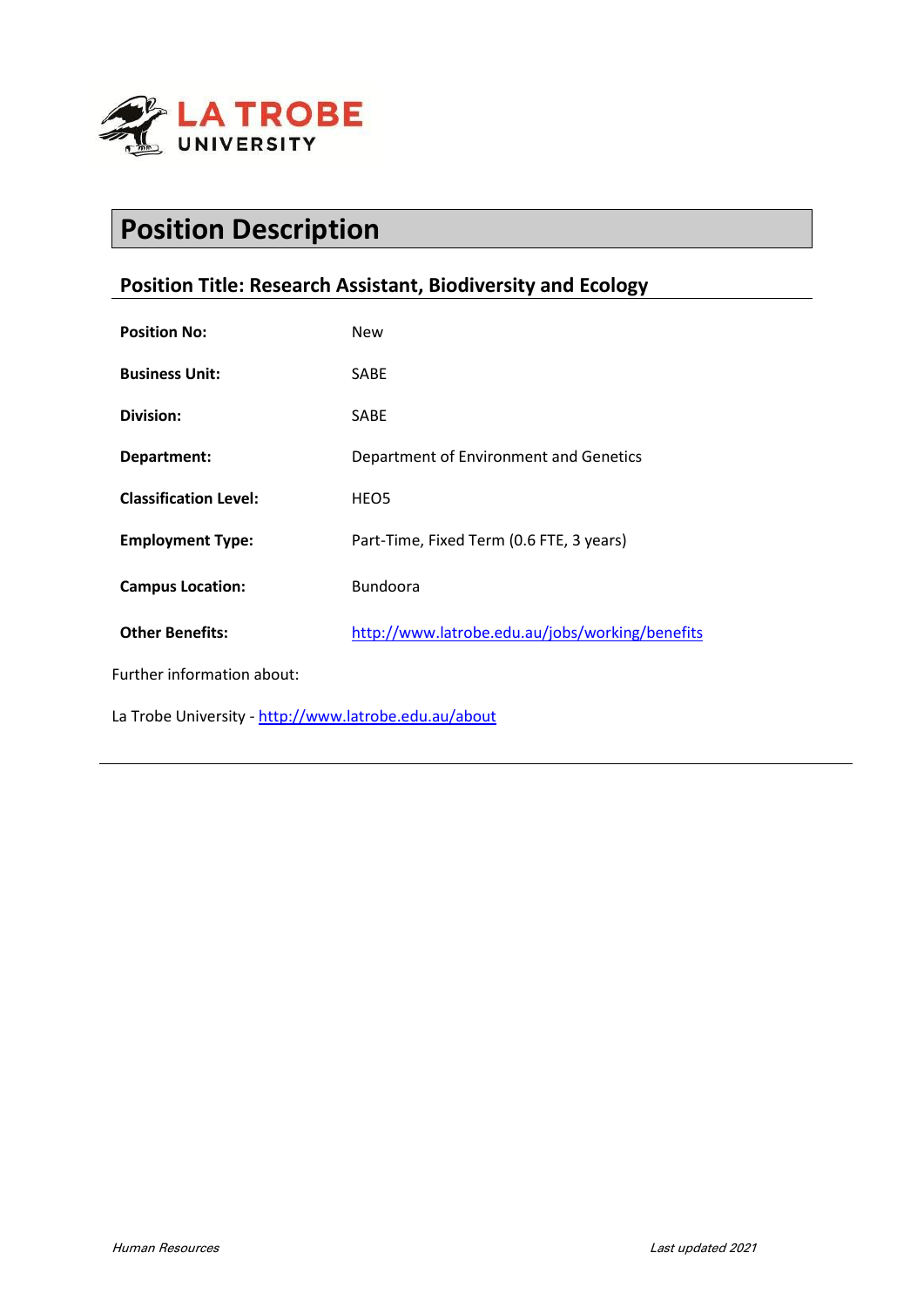## **Position Context/Purpose**

# **Research Assistant, Biodiversity and Ecology**

This Research Assistant position in Biodiversity and Ecology will work on current and ongoing research projects involving specialized environmental and biodiversity research with Prof. McGeoch's research group, with a particular focus on SAEF research. SAEF (Securing Antarctica's Environmental Future) is an *Australian Research Council Special Research Initiative* to strengthen Antarctic science, policy and governance at a time of rapid environmental and geopolitical change - <https://arcsaef.com/>

Primary responsibilities will include assistance with primary research, research communication, research project administration and research group management. This could cover tasks such as literature reviews, data management, analysis and figure production, working predominantly with biodiversity data. Other responsibilities could include general research group support, such as social media management, website content production, purchasing, logistics and organisation.

Suitable candidates will have an environmental or ecological background, research experience and skills in collating, managing, and analysing biodiversity and environmental data from a range of sources. They will be proficient in the use of R and have excellent verbal, written communication and people skills. One or more of the following will be an advantage: familiarity with biodiversity data and biodiversity informatics, nomenclature and systematics, data science, spatial analysis.

#### **Generic duties at this level will include**

- Provides interpretation, advice and decisions on rules and entitlements. May apply expertise in a particular set of rules or regulations to make decisions, or be responsible for coordinating a team to provide an administrative service.
- Requires judgement based on theoretical and technical knowledge pertaining to a range of differing situations. Exercises initiative in the application of systems and procedures.
- Assesses or conducts analysis, presents results and puts forward recommendations through the provision of briefings, presentations or written reports, to facilitate the interpretation of specific issues/problems and support decision making.
- Monitors and maintains records/reports to meet both internal and external requirements.
- Operates as an individual responsible for the organisation and delivery of specialised work, to meet School/Division/Department/Sub unit objectives.
- Performs tasks/assignments which require proficiency in the work area's rules, regulations, processes and techniques, and how they interact with other related functions.
- Performs tasks where any advice which is provided is based on some depth of knowledge such that the information conveyed will normally influence how other work areas or individuals frame their actions or procedures.
- Liaises, communicates and builds relationships within La Trobe as well as with outside bodies, to support/represent School/Division/Department/Sub unit activities.

# **Specific duties/accountabilities for this position**

- Review, collate and synthesize existing ecological and biodiversity data and information
- Conduct and report the results of ecological analyses, including the production of scientfic figures
- Compose and keep up to date popular research communication via website and social media
- Assist with research group management, research project management, laboratory management and purchasing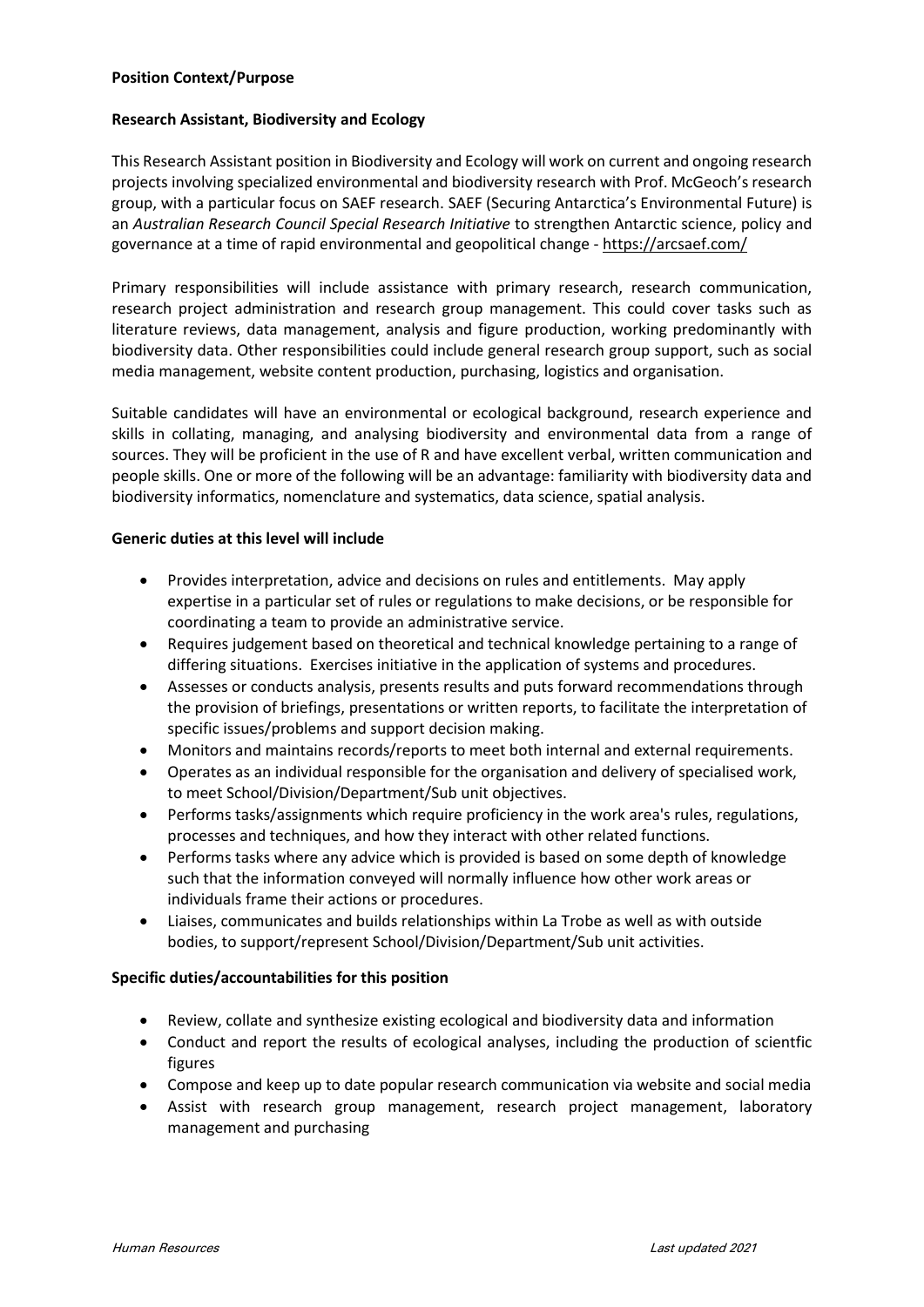# **Essential Criteria**

# **Generic essential skills and knowledge**

- Completion of a degree without subsequent relevant work experience; or an equivalent combination of relevant experience and/or education/training.
- Demonstrated depth or breadth of expertise developed through extensive relevant experience and application.
- Demonstrated ability to gain a conceptual understanding of relevant policies, procedures or systems and interpretation in the application of policy and/or precedent.
- Demonstrated ability to set priorities and monitor workflows within own area of responsibility.
- Demonstrated capacity to organise work effectively and efficiently and deliver outputs in a timely manner.
- Demonstrated ability to work independently, follow established procedures with limited supervision and contribute positively to an effective team.
- Demonstrated experience managing the activities of self and/or others including coaching, motivation and performance management.
- High level proficiency in computer software packages including word processing, spreadsheets, databases, electronic mail, and the use of the internet as a research tool.
- Excellent communication and interpersonal skills, with a demonstrated customer service focus and solution orientated approach.

# **Specific skills and knowledge or define tasks required for this position**

- A minimum Bachelor qualification in the fields of ecology or environment
- An interest in the Antarctic
- Research experience
- Skills in collating, managing, and analysing biodiversity and environmental data from a range of sources
- Proficiency in the use of R
- One or more of the following will be an advantage: familiarity with biodiversity data and biodiversity informatics, nomenclature and systematics, data science, spatial analysis, graphic production.

# **Capabilities required to be successful in the position**

- Ability to work collaboratively, recognise the value of diversity and model accountability, connectedness, innovation and care.
- Ability to think creatively, explore new ideas and respectfully challenge existing practices in order to improve current ways of working.
- Ability to demonstrate self-awareness, see things from another person's perspective and actively seek out and act on feedback to improve knowledge, skills and behaviour.
- Ability to build a culture of continuous improvement, implementing ideas generated by team members.

# **Essential Compliance Requirements**

To hold this La Trobe University position the occupant must:

- hold, or be willing to undertake and pass, a Victorian Working With Children Check; AND
- take personal accountability to comply with all University policies, procedures and legislative or regulatory obligations; including but not limited to TEQSA and the Higher Education Threshold Standards.